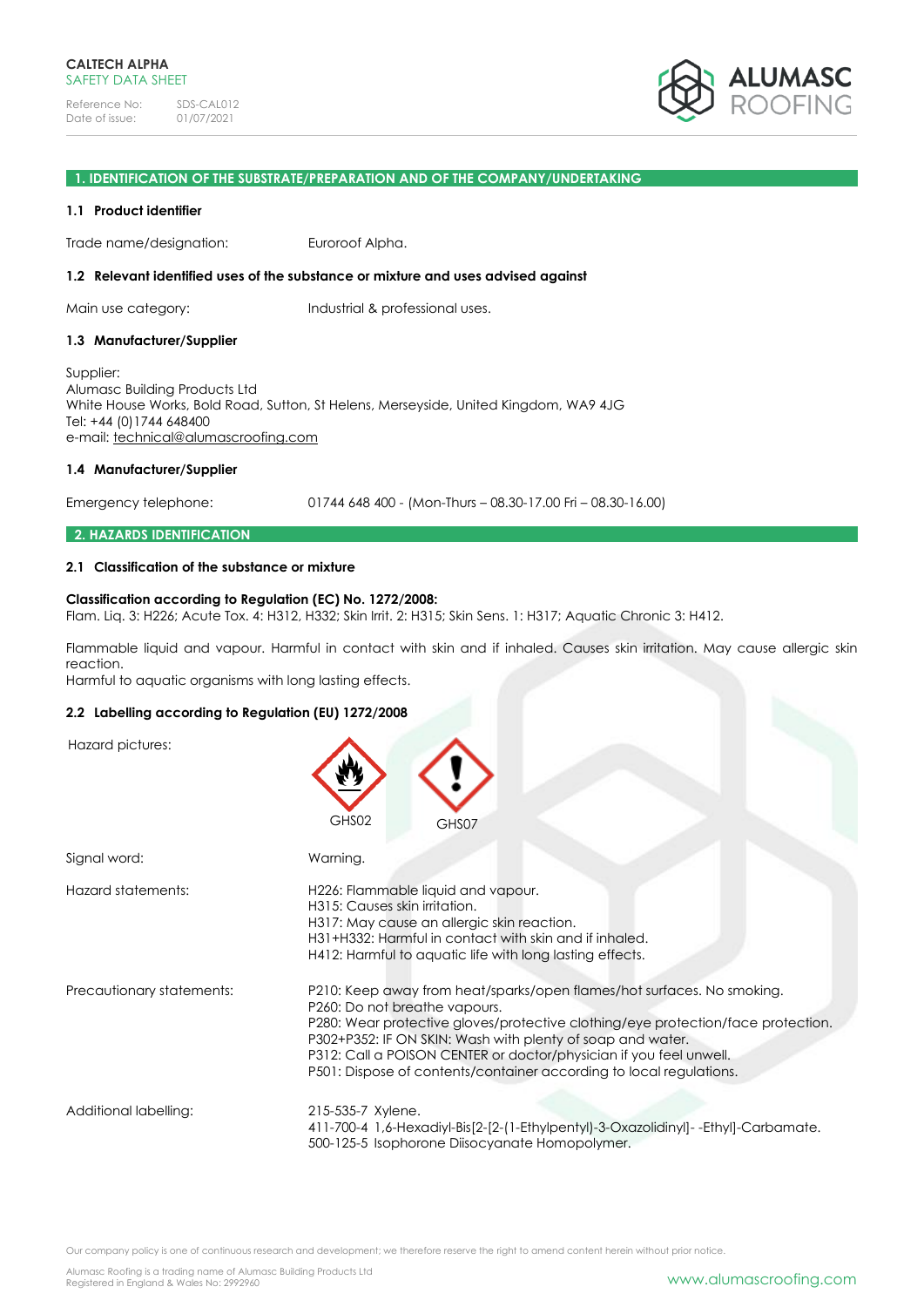

# **2.3 Other hazards**

This product is not identified as a PBT or vPBT substance.

**3. COMPOSITION AND INFORMATION ABOUT THE COMPONENTS**

## **3.1 Substance**

Low odour polyurethane liquid base coating.

# **3.2 Mixture**

| Ingredient                                                                         | Concentration % | Cas No.        | Ec No.    | <b>Clp Classification</b>                                                                       |
|------------------------------------------------------------------------------------|-----------------|----------------|-----------|-------------------------------------------------------------------------------------------------|
| Xylene<br>(Mixed Isomers)                                                          | $10 - 13$       | 1330-20-7      | 215-535-7 | Flam. Lig. 3: H226;<br>Acute. Tox. 4: H312:                                                     |
|                                                                                    |                 |                |           | Acute Tox. 4: H332:                                                                             |
|                                                                                    |                 |                |           | Skin Irrit. 2: H315;                                                                            |
| Diphenyl Cresyl Phosphate                                                          | $3 - 8\%$       |                | 945-730-9 | Aquatic Acute 1: H400;                                                                          |
|                                                                                    |                 |                |           | Aquatic Chronic 3: H412                                                                         |
| $1,6$ -Hexadiyl-Bis[2-[2-(1-<br>Ethylpentyl)-3-Oxazolidinyl]-<br>-Ethyl]-Carbamate | $1 - 5$         | 140921-24-0    | 411-700-4 | Skin Sens. 1: H317                                                                              |
| Isophorone Diisocyanate<br>Homopolymer                                             | $1 - 2.5$       | 53880-05-0     | 500-125-5 | Skin Sens. 1: H317: STOT SE 3 H335                                                              |
| Diuron (ISO)                                                                       | $>0.1 - 0.25$   | $330 - 54 - 1$ | 206-354-4 | Acute Tox. 4: H302:<br>STOT RE 2: H373: Carc. 2 H351:<br>Acute 1: H400; Aquatic Chronic 1: H410 |

## **4. DESCRIPTION OF FIRST AID MEASURES**

# **4.1 Description of first aid measures**

| General advice: | If possible, remove affected person from source of contamination. Symptoms of<br>poisoning may even occur after several hours; therefore, medical observation for at<br>least 48 hours after the accident.                                                            |
|-----------------|-----------------------------------------------------------------------------------------------------------------------------------------------------------------------------------------------------------------------------------------------------------------------|
| Inhalation:     | Provide fresh air in a comfortable upright sitting position. Get medical attention if any<br>discomfort continues.<br>If breathing is difficult oxygen may be administered by properly trained personnel.<br>Perform artificial respiration if breathing has stopped. |
| Skin contact:   | Remove contaminated clothing unless stuck to skin and wash skin with copious<br>amounts of soap and water. Get medical attention if discomfort continues.                                                                                                             |
| Eye contact:    | Check/remove any contact lenses from the eyes before rinsing. Wash eyes with plenty<br>of water for at least 15 minutes and get medical attention if symptoms persist.                                                                                                |
| Ingestion:      | Do not induce vomiting. Loosen tight clothing, rinse mouth and provide fresh air. Seek<br>medical attention immediately.                                                                                                                                              |

## **4.2 Most important symptoms and effects, both acute and delayed**

Not expected to present a significant hazard under anticipated conditions of normal use.

# **4.3 Indication of any immediate medical attention and special treatment needed**

Never give anything by mouth to an unconscious person. If you feel unwell, seek medical advice (show the label where possible).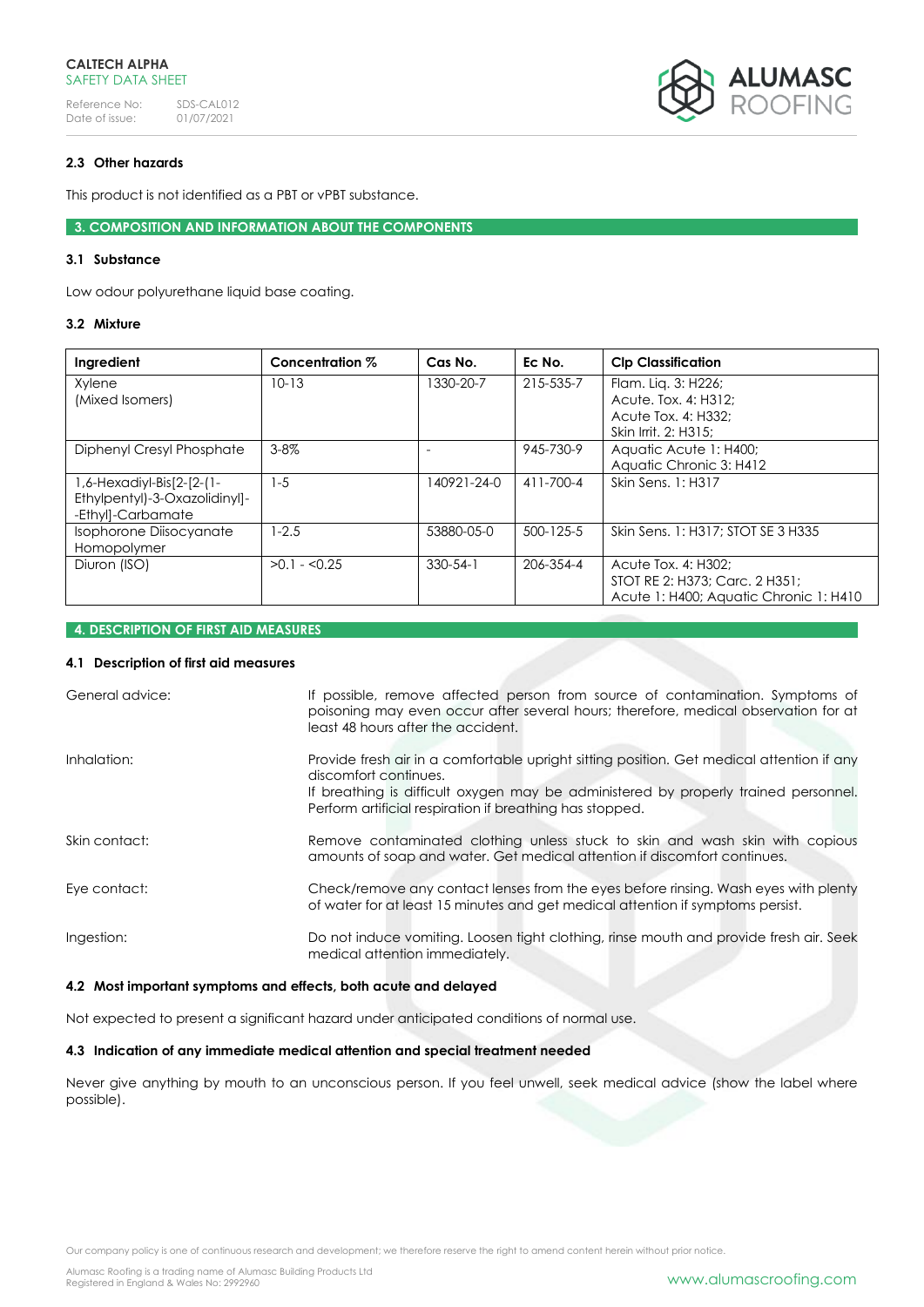# **5. FIRE-FIGHTING MEASURES**

## **5.1 Extinguishing media**

### **Suitable extinguishing media:**

CO2, foam, dry powder. Use extinguishing media for the appropriate situation.

#### **Unsuitable extinguishing media:**

Water, high volume water jet.

### **5.2 Special hazards arising from the substance or mixture**

Due to excessive heat/pressure build up closed containers can burst when heated. May ignite at high temperature. When heated to decomposition, may release vapours/gases that may be hazardous: Carbon Dioxide, Carbon Monoxide, Nitrous Oxides and Phosphorus Oxides.

### **5.3 Advice for fire-fighters**

Remove containers away from fire and water cool. Use appropriate protective clothing and an approved respirator during firefighting.

## **6. ACCIDENTAL RELEASE MEASURES**

### **6.1 Personal precautions, protective equipment and emergency procedures**

When cleaning a spillage outside normal working area, wear suitable protective clothing such as nitrile gloves and suitable goggles. Avoid contact with skin and eyes. Provide adequate ventilation. In an unventilated or tightly confined space respiratory protection must be used if the general level exceeds the Recommended Workplace Exposure Limit. (WEL).

### **6.2 Environmental precautions**

Do not allow product to enter drains.

In case of any contamination of watercourses, contact relevant authorities.

#### **6.3 Methods and materials for containment and cleaning up**

In the first instance make efforts to contain the spilled material. Collect spillage using an inert absorbent material, place in containers suitable for disposal, seal securely and deliver for disposal in accordance with local regulations.

### **6.4 Reference to other sections**

Personal protection covered in Section 8.

## **7. HANDLING AND STORAGE**

## **7.1 Precautions for safe handling**

Always observe good industrial hygiene practices. Avoid contact with skin, eyes and clothing. Avoid breathing vapours and spray mists. Under normal working conditions, respiratory protection should not be necessary. However, in confined spaces without adequate ventilation, a suitable filter mask may be required. When using, do not consume food, drink or smoke. Remove contaminated clothing.

## **7.2 Conditions for safe storage, including any incompatibilities**

Store in the tightly closed original container in a dry place. Protect from frost and direct sunlight. Store at temperature between  $5 - 25$ °C.

## **7.3 Specific end use(s)**

No specific data available.

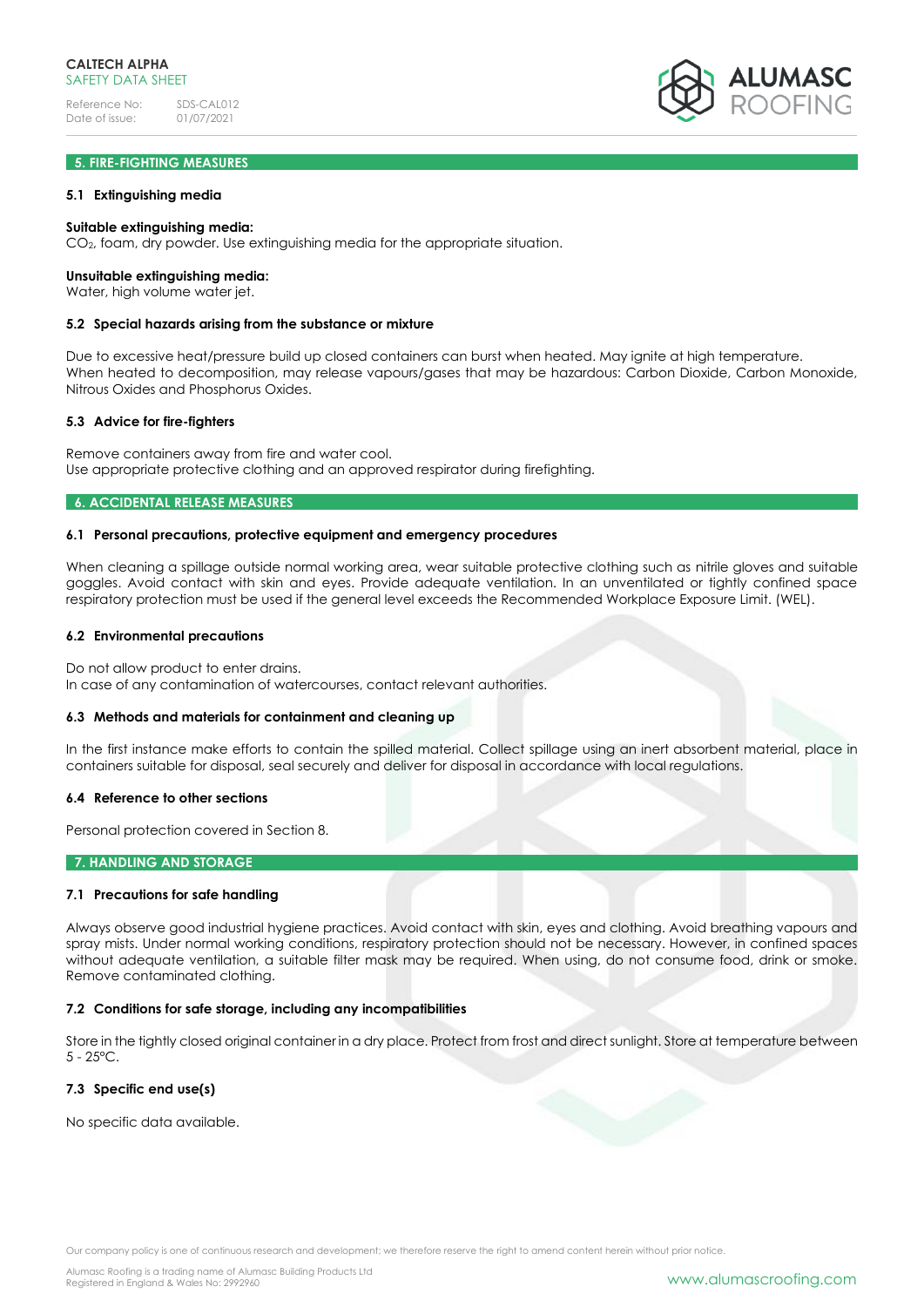

# **8. EXPOSURE CONTROLS/PERSONAL PROTECTION**

### **8.1 Control parameters**

### **Workplace Exposure Limits (WEL) GB EH40:**

| Ingredient                                             |                          |                              | Time Weighted Average (Twa)<br>8 Hours |                                |                             |                           |                              | <b>Short Term Exposure Limit (Stel)</b><br>15 Mins |                             |                             |
|--------------------------------------------------------|--------------------------|------------------------------|----------------------------------------|--------------------------------|-----------------------------|---------------------------|------------------------------|----------------------------------------------------|-----------------------------|-----------------------------|
| Xylene (mixed Isomers)<br>50ppm (Sk)/220mg per m3 (Sk) |                          |                              |                                        |                                |                             |                           |                              |                                                    | 100ppm (Sk)/441mg/m3 (Sk)   |                             |
| For Xylene:<br>Derived No Effect Level (DNEL)          |                          |                              |                                        |                                |                             |                           |                              |                                                    |                             |                             |
| <b>Workers</b>                                         |                          |                              |                                        |                                |                             | <b>Consumers</b>          |                              |                                                    |                             |                             |
| of<br>Route<br>exposure                                | Acute<br>effect<br>local | Acute<br>effects<br>systemic | Chronic<br>effects<br>local            | Chronic<br>effects<br>systemic |                             | Acute<br>effects<br>local | Acute<br>effects<br>systemic |                                                    | Chronic<br>effects<br>local | Chronic effects<br>systemic |
| Oral                                                   | Not required             |                              |                                        |                                |                             |                           | Not applicable               |                                                    |                             |                             |
| Inhalation                                             | 289<br>mg/m3             | 289<br>mg/m3                 | N/A                                    |                                | 77 mg/m3                    | $174 \,\mathrm{mg/m3}$    | 174 mg/m3                    |                                                    | N/A                         | 14.8 mg/m3                  |
| Dermal                                                 | Not applicable           |                              |                                        |                                | Not applicable<br>180 mg/kg |                           |                              | 108 mg/kg                                          |                             |                             |
| <b>Predicted No Effect Concentration (PNEC)</b>        |                          |                              |                                        |                                |                             |                           |                              |                                                    |                             |                             |
| Fresh water                                            |                          |                              |                                        |                                | 0.327 mg/l                  |                           |                              |                                                    |                             |                             |
| Marine water                                           |                          |                              |                                        |                                | $0.327$ mg/l                |                           |                              |                                                    |                             |                             |
| Intermittent releases                                  |                          |                              |                                        | 0.327 mg/l                     |                             |                           |                              |                                                    |                             |                             |
| Sewage treatment plant (STP)                           |                          |                              |                                        | $6.58$ mg/l                    |                             |                           |                              |                                                    |                             |                             |
| Fresh water sediment                                   |                          |                              |                                        | 12.46 mg/kg dry weight (d.w.)  |                             |                           |                              |                                                    |                             |                             |
| Marine sediment                                        |                          |                              |                                        | 12.46 mg/kg dry weight (d.w.)  |                             |                           |                              |                                                    |                             |                             |
| Soil                                                   |                          |                              |                                        | 2.31 mg/kg dry weight (d.w.)   |                             |                           |                              |                                                    |                             |                             |

#### **8.2 Exposure controls**

#### **Appropriate engineering controls:**

In enclosed areas use local exhaust ventilation, or similar engineering controls to ensure vapours remain below occupational exposure limits.

### **Personal protective equipment:**

| Eye protection:         | Wear safety glasses with side-shields.                                                                                                                                                                                                                                                                       |
|-------------------------|--------------------------------------------------------------------------------------------------------------------------------------------------------------------------------------------------------------------------------------------------------------------------------------------------------------|
| Skin protection:        | Wear suitable gloves. The glove material has to be impermeable and resistant to the<br>product. Test the durability of the gloves before use. Protective gloves should be<br>replaced at first signs of wear. Protective clothing to include safety shoes, long-sleeved<br>working clothing, long trousers). |
| Respiratory protection: | Under normal working conditions, respiratory protection should not be necessary.<br>However, in confined spaces, where there is a risk of pollution above the WEL limit, a<br>suitable filter mask may be required.                                                                                          |

#### **Environmental exposure controls:**

Do not allow product to enter drains. In case of any contamination of watercourses, contact relevant authorities. See also measures detailed in Sections 6 & 7.

### **9. PHYSICAL AND CHEMICAL PROPERTIES**

# **9.1 Information on basic physical and chemical properties**

| Appearance:                   | Pigmented thixotropic liquid. |
|-------------------------------|-------------------------------|
| Odour:                        | Solvent - Aromatic.           |
| Odour threshold:              | No data available.            |
| Ph:                           | No data available.            |
| Melting point/freezing point: | No data available.            |
| Boiling point/range:          | $>130$ (°C).                  |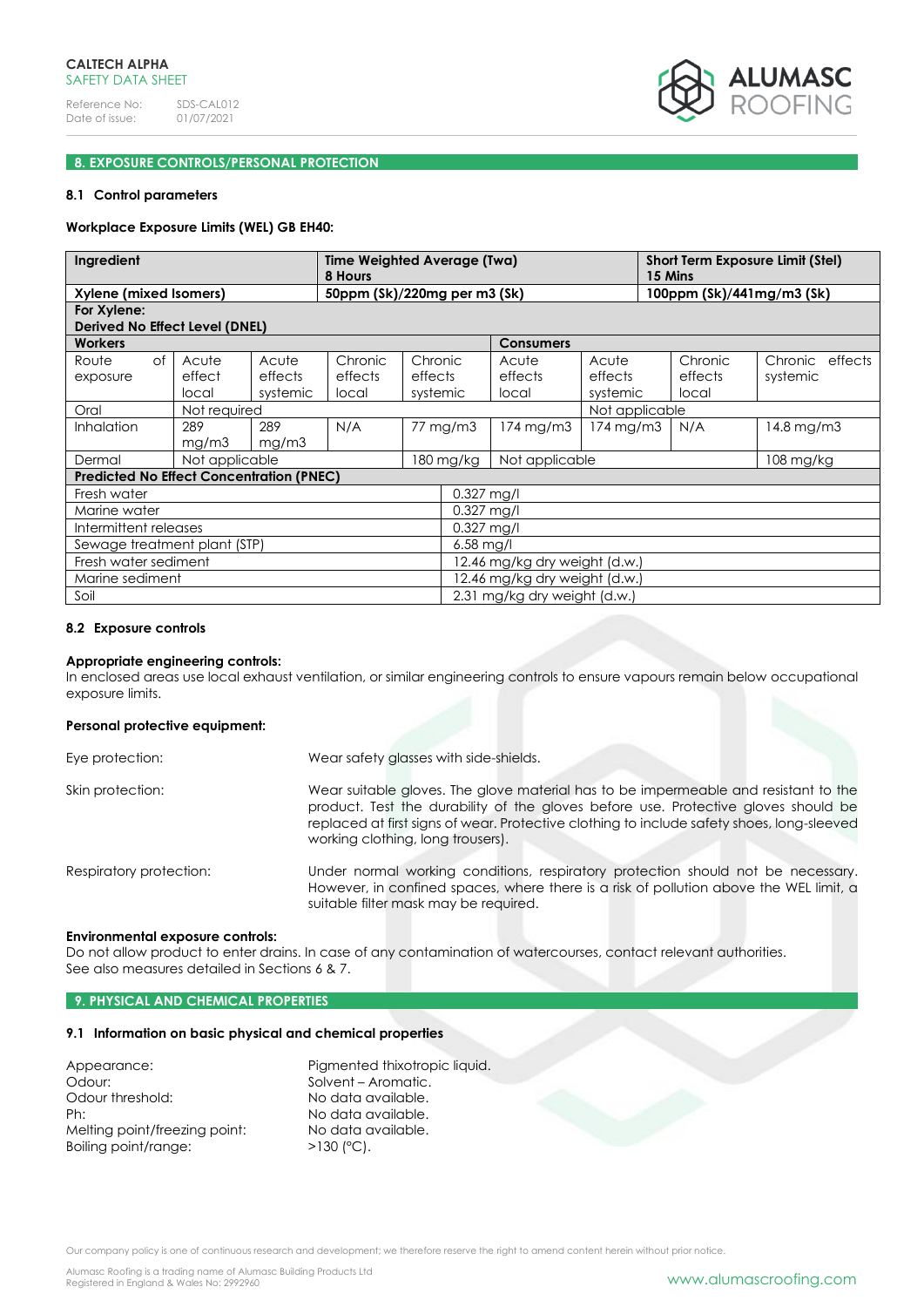## **CALTECH ALPHA** SAFETY DATA SHEFT

Reference No: SDS-CAL012<br>Date of issue: 01/07/2021 Date of issue:

Flash point: 34 (°C) (closed cup). Evaporation rate: No data available. Flammability: No data available. Upper explosion limit: 10.8% (V). Lower explosion limit: 1% (V). Vapour density (air = 1):  $>1$ .<br>Relative density:  $\sim$  1.49. Relative density: Solubility in H2O Insoluble and immiscible. Partition co-efficient: No data available. Auto-ignition temperature: >430 (°C). Decomposition temperature: No data available. Viscosity:  $>5000$ mPas. Explosive properties: No data available. Oxidising properties: No data available.

# **9.2 Other information**

No data available.

# **10. STABILITY AND REACTIVITY**

## **10.1 Reactivity**

No hazardous reactions under normal conditions of use.

# **10.2 Chemical stability**

This product is extremely stable under normal temperature conditions.

# **10.3 Possibility of hazardous reactions**

No hazardous reactions under normal conditions of use.

## **10.4 Conditions to avoid**

Avoid extreme excessive heat for prolonged periods of time. Avoid contact with water, as the product will naturally harden into a hard mass in contact with water and moisture.

# **10.5 Materials to avoid**

Alcohols, strong acids, strong oxidising materials.

## **10.6 Hazardous decomposition products**

No dangerous decomposition products when stored and handled correctly.

## **11. TOXICOLOGICAL INFORMATION**

# **11.1Information on toxicological effects**

Acute toxicity: **Harmful if inhaled.** Harmful in contact with skin.

| Xylene     |                |        |               |                          |
|------------|----------------|--------|---------------|--------------------------|
| Route      | <b>Species</b> | Method | Result        | <b>ATEi</b>              |
| ORL        | <b>MUS</b>     | LD50   | 5251 mg/kg    | $\overline{\phantom{0}}$ |
| <b>DRM</b> | <b>RBT</b>     | LD50   | >4200 mg/kg   | 100                      |
| <b>INH</b> | RAT            | LC50   | 29091 mg/l/4h |                          |

Skin corrosion/Irritation: Causes skin irritation.

Serious eye damage/irritation: Not classified based on available information. Respiratory sensitisation: Not classified based on available information. Skin sensitisation: May cause allergic skin reaction.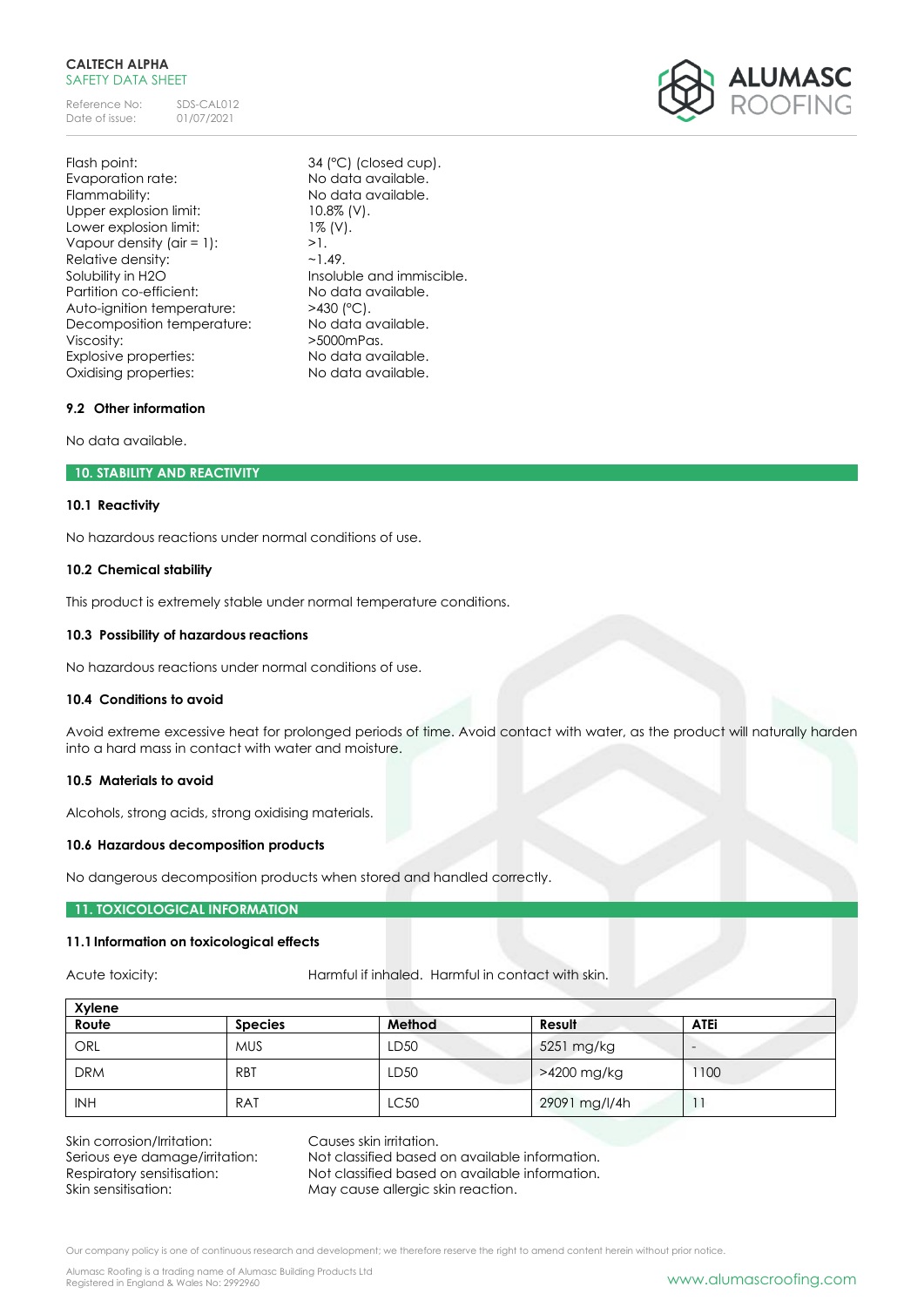## **CALTECH ALPHA** SAFETY DATA SHEET

Reference No: SDS-CAL012<br>Date of issue: 01/07/2021 Date of issue:



Germ cell mutagenicity: Not classified based on available information. Carcinogenicity: Not classified based on available information. Reproductive toxicity: Not classified based on available information. STOT-single exposure: Not classified based on available information. STOT-repeated exposure: Not classified based on available information. Aspiration hazard: Not classified based on available information.

# **12. ECOLOGICAL INFORMATION**

# **12.1 Ecological information**

# **Diphenyl Cresyl Phosphate:**

| Test                        | Result        | <b>Species</b>      | Exposure |
|-----------------------------|---------------|---------------------|----------|
| OECD 209 Activated Sludge,  | Acute EC50    | <b>Bacteria</b>     | 3 hours  |
| Respiration Inhibition Test | $>10000$ mg/l |                     |          |
|                             | Acute EC50    | Fish - Daniorerio   | 96 hours |
|                             | $10$ mg/l     |                     |          |
| OECD 201 Alga,              | Chronic IC50  | Algae - Selenastrum | 72 hours |
| Growth Inhibition Test      | $0.99$ mg/l   | capricornutum       |          |

## **For Diuron (ISO):**

| Test                                 | Result                      | <b>Species</b> | Exposure  |
|--------------------------------------|-----------------------------|----------------|-----------|
| OECD 203 Fish,                       | Acute LC50 14,7 mg/l Fresh  | Fish -         | 96 hours  |
| Acute Toxicity Test                  | water                       | Oncorhynchus   |           |
|                                      |                             | mykiss         |           |
| OECD 202                             | Acute EC50 1,4 mg/l         | Daphnia -      | 48 hours  |
| Daphnia sp.                          | Fresh water                 | Daphnia magna  |           |
| Acute Immobilization Test            |                             |                |           |
| <b>OECD 201</b>                      | Acute EC50 0,022 mg/l Fresh | Algae -        | 72 hours  |
| Alga, Growth Inhibition Test         | water                       | Scenedesmus    |           |
|                                      |                             | subspicatus    |           |
| OECD <sub>209</sub>                  | Acute EC50 3080 mg/l        | Bacteria -     | 0.5 hours |
| Activated Sludge,                    |                             | Activated      |           |
| Respiration Inhibition Test          |                             | sludge         |           |
| OECD 204 Fish.                       | Chronic NOEC 0,41 mg/l      | $Fish -$       | 28 days   |
| Prolonged                            | Fresh water                 | Oncorhynchus   |           |
| <b>Toxicity Test:</b>                |                             | mykiss         |           |
| 14-Day Study                         |                             |                |           |
| <b>OECD 211</b>                      | Chronic NOEC 0,56 mg/l      | Daphnia -      | 21 days   |
| Daphnia                              | Fresh water                 | Daphnia magna  |           |
| Magna                                |                             |                |           |
| Reproduction                         |                             |                |           |
| <b>OECD 201</b>                      | Chronic NOEC 0,0032 mg/l    | Algae -        | 71 hours  |
| Alga, Growth Inhibition Test, Growth | Fresh water                 | Scenedesmus    |           |
|                                      |                             | subspicatus    |           |

# **12.2 Persistence & degradability**

## **Diphenyl Cresyl Phosphate:**

| <b>Aquatic Half-Life</b>                 | <b>Photolysis</b> | <b>Biodegradability</b>            |
|------------------------------------------|-------------------|------------------------------------|
|                                          | -                 | Readily                            |
|                                          |                   |                                    |
| Rate of Degradation / Elimination $(\%)$ | <b>PERIOD</b>     | <b>TEST</b>                        |
| 84%                                      | 28 days           | OECD 301B Ready Biodegradability - |
|                                          |                   | CO <sub>2</sub> Evolution Test     |
| 75%<br>28 days                           |                   | OECD 301C Ready Biodegradability - |
|                                          |                   | Modified MITI Test (I)             |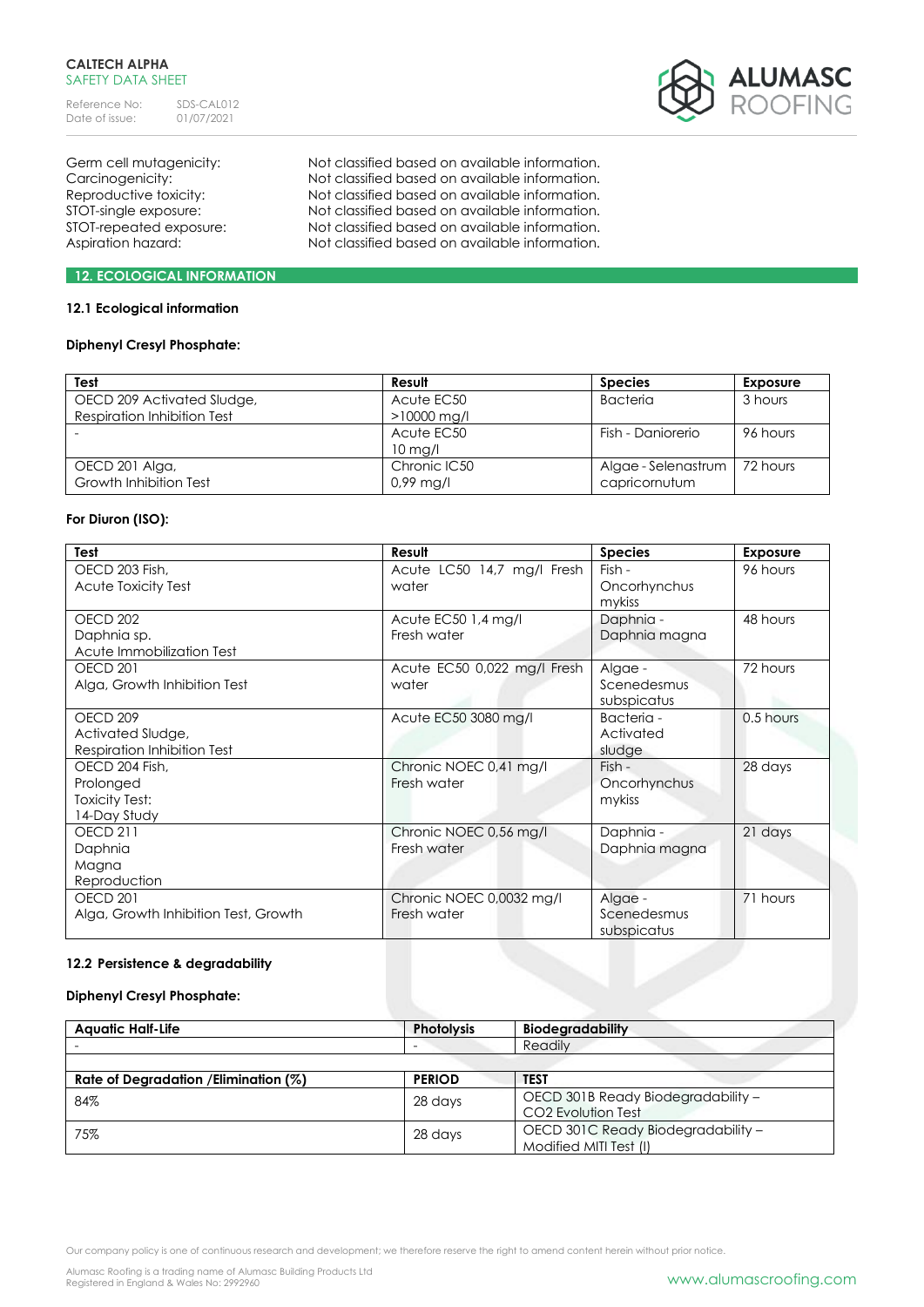

# **12.3 Bioaccumulative potential**

No data available.

## **12.4 Mobility in soil**

No data available.

## **12.5 Results of PBT and vPvB assessment**

This mixture contains no PBT or vPvB components at levels of 0.1% or higher.

# **12.6 Other adverse effects**

No data available.

## **13. DISPOSAL CONSIDERATIONS**

# **13.1 Waste treatment methods**

All material residues and packaging must be disposed of in accordance with local/national waste disposal regulations and environmental controls.

Cured product is considered inert.

Packaging containing liquid product will meet the criteria for hazardous waste. Code: 15 01 10\*

# **14. TRANSPORT INFORMATION**

|                                                                          | <b>ADR/IATA</b> | <b>IMDG</b> |
|--------------------------------------------------------------------------|-----------------|-------------|
| 14.1 UN number                                                           |                 | Not subject |
| 14.2 Proper shipping name                                                |                 |             |
| 14.3 Transport hazard class(es)/marks                                    |                 |             |
| 14.4 Packing group/Labels                                                |                 |             |
| 14.5 Environmental hazards                                               |                 | No          |
| 14.6 Special precautions for user                                        |                 |             |
| 14.7 Transport in bulk according to Annex II of MARPOL and the IBC Code" |                 |             |

## **15. REGULATORY INFORMATION**

# **15.1 Safety, health and environmental regulations/legislation specific for the substance or mixture**

| <b>Prohibition/Restriction</b>                                                                                                                     |                                                                                                                                                                                                  |
|----------------------------------------------------------------------------------------------------------------------------------------------------|--------------------------------------------------------------------------------------------------------------------------------------------------------------------------------------------------|
| REACH - Restrictions on the manufacture, placing on the market and use of<br>certain dangerous substances, preparations and articles (Annex XVII): | Not applicable.                                                                                                                                                                                  |
| REACH - Candidate list of substances of very high concern for authorisation<br>$(Article 59)$ :                                                    | None of the components are listed.                                                                                                                                                               |
| REACH - List of substances subject to authorisation (Annex XIV):                                                                                   | Not applicable.                                                                                                                                                                                  |
| <b>REACH</b> information:                                                                                                                          | All substances contained in this<br>product are pre-registered or<br>registered by our upstream suppliers<br>and/or<br>excluded from the regulation<br>and/or<br>exempted from the registration. |

Our company policy is one of continuous research and development; we therefore reserve the right to amend content herein without prior notice.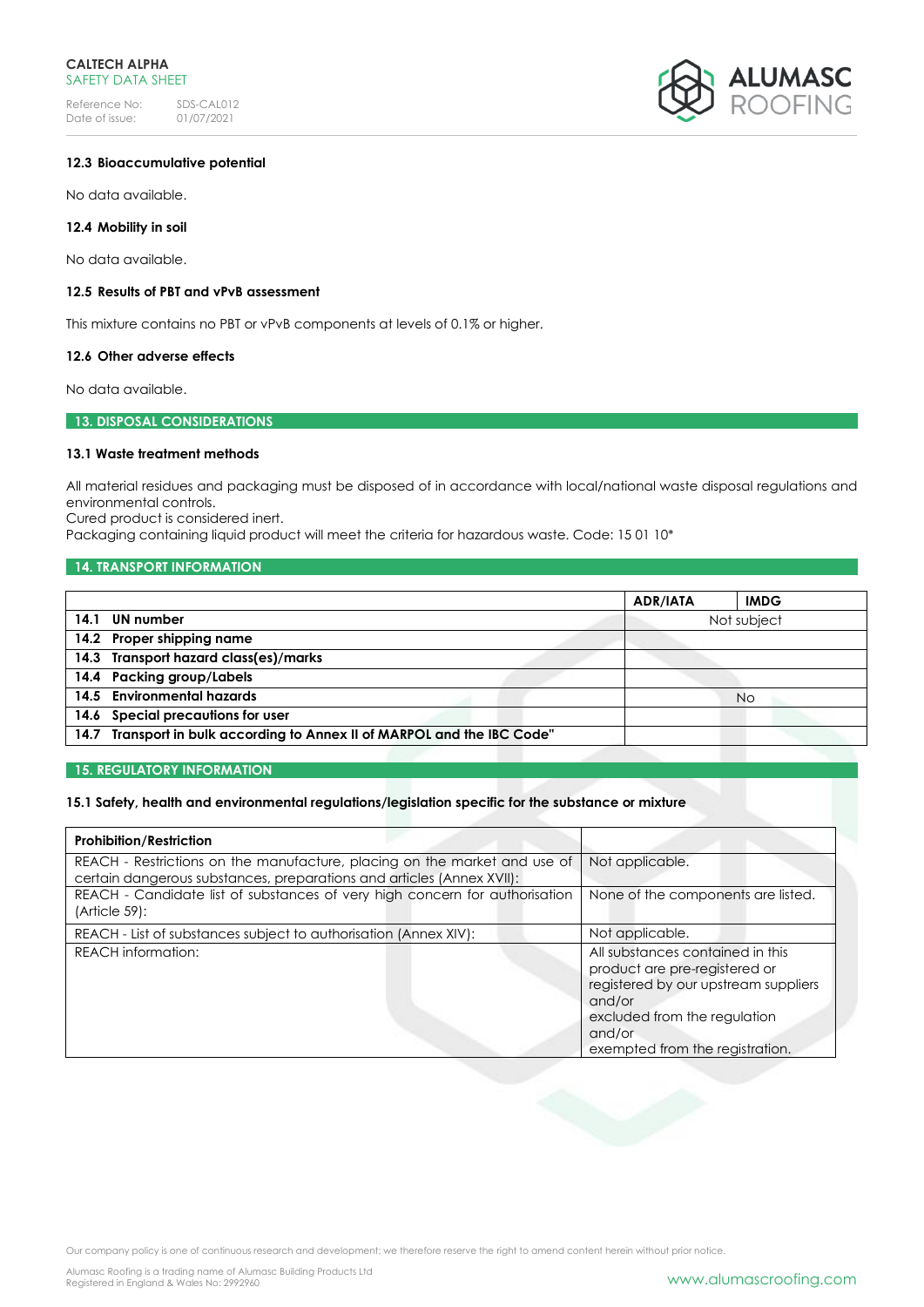

# **15.2 Chemical safety assessment**

This product contains substances for which Chemical Safety Assessments are still required.

## **16. OTHER INFORMATION**

### **Hazard Statements for components in section 3:**

| H226:<br>H312:<br>H315:<br>H317:<br>H332:<br>H335:<br>H351:<br>H373:<br>H400:<br>H410:<br>H412: | Flammable liquid and vapour.<br>Harmful in contact with skin.<br>Causes skin irritation.<br>May cause an allergic skin reaction.<br>Harmful if inhaled.<br>May cause respiratory irritation.<br>Suspected of causing cancer.<br>May cause damage to organs through prolonged or repeated exposure.<br>Very toxic to aquatic life.<br>Harmful to aquatic life with long lasting effects.<br>Harmful to aquatic life with long lasting effects. |
|-------------------------------------------------------------------------------------------------|-----------------------------------------------------------------------------------------------------------------------------------------------------------------------------------------------------------------------------------------------------------------------------------------------------------------------------------------------------------------------------------------------------------------------------------------------|
| Sectors of use/relevant identified uses of the mixture:                                         |                                                                                                                                                                                                                                                                                                                                                                                                                                               |
| SU3:                                                                                            | Industrial uses: Uses of substances as such or in preparations at industrial sites.                                                                                                                                                                                                                                                                                                                                                           |
| SU19:                                                                                           | Building and construction work.                                                                                                                                                                                                                                                                                                                                                                                                               |
| SU22:                                                                                           | Professional uses: Public domain (administration, education, entertainment, services,<br>craftsmen).                                                                                                                                                                                                                                                                                                                                          |
| <b>Uses advised against:</b>                                                                    |                                                                                                                                                                                                                                                                                                                                                                                                                                               |
| SU21:                                                                                           | Consumer uses: Private households / general public / consumers.                                                                                                                                                                                                                                                                                                                                                                               |
| Wording of the hazard classes:                                                                  |                                                                                                                                                                                                                                                                                                                                                                                                                                               |
| Acute Tox:                                                                                      | Acute Toxicity.                                                                                                                                                                                                                                                                                                                                                                                                                               |
| Flam. Lig:                                                                                      | Flammable Liquids.                                                                                                                                                                                                                                                                                                                                                                                                                            |
| Skin Irrit:                                                                                     | Skin Irritation.                                                                                                                                                                                                                                                                                                                                                                                                                              |
| Skin Sens:                                                                                      | Skin Sensitisation.                                                                                                                                                                                                                                                                                                                                                                                                                           |
| STOT SE:                                                                                        | Specific Target Organ Toxicity - Single Exposure.                                                                                                                                                                                                                                                                                                                                                                                             |
| ADR:                                                                                            | The European Agreement on the International Transport of Dangerous Goods by Road.                                                                                                                                                                                                                                                                                                                                                             |
| CAS:                                                                                            | <b>Chemical Abstracts Service.</b>                                                                                                                                                                                                                                                                                                                                                                                                            |
| DNEL:                                                                                           | Derived No Effect Level.                                                                                                                                                                                                                                                                                                                                                                                                                      |
| GHS:                                                                                            | Globally Harmonized System.                                                                                                                                                                                                                                                                                                                                                                                                                   |
| IATA:                                                                                           | International Air Transport Association.                                                                                                                                                                                                                                                                                                                                                                                                      |
| IMDG:                                                                                           | International Maritime Code for Dangerous Goods.                                                                                                                                                                                                                                                                                                                                                                                              |
| LC50:                                                                                           | Median Lethal Concentration (concentrations of the chemical in air that kills 50% of the<br>test animals during the observation period).                                                                                                                                                                                                                                                                                                      |
| LD50:                                                                                           | Median Lethal Dosis (the amount of a material, given all at once, which causes the<br>death of 50% (one half) of a group of test animals).                                                                                                                                                                                                                                                                                                    |
| MARPOL:                                                                                         | International Convention for the Prevention of Pollution from Ships, 1973 as modified by<br>the Protocol of 1978.                                                                                                                                                                                                                                                                                                                             |
| PBT:                                                                                            | Persistent, Bioaccumulative and Toxic.                                                                                                                                                                                                                                                                                                                                                                                                        |
| PNEC:                                                                                           | Predicted No Effect Concentration.                                                                                                                                                                                                                                                                                                                                                                                                            |
| REACH:                                                                                          | Regulation (EC) No 1907/2006 of the European Parliament and of the Council of 18<br>December 2006 concerning the Registration, Evaluation, Authorisation and Restriction<br>of Chemicals (REACH), establishing a European Chemicals Agency.                                                                                                                                                                                                   |
| SVHC:                                                                                           | Substances of Very High Concern.                                                                                                                                                                                                                                                                                                                                                                                                              |
| VOC:                                                                                            | Volatile Organic Compounds.                                                                                                                                                                                                                                                                                                                                                                                                                   |
| vPvB:                                                                                           | Very Persistent and very Bioaccumulative.                                                                                                                                                                                                                                                                                                                                                                                                     |
| WEL:                                                                                            | Workplace Exposure Limit.                                                                                                                                                                                                                                                                                                                                                                                                                     |
|                                                                                                 |                                                                                                                                                                                                                                                                                                                                                                                                                                               |

## **Training:**

This material should only be used by trained personnel.

All the information supplied on this data sheet applies only when the product is used for the prescribed application and in accordance with the directions for use.

Please make this data available to all persons involved with the production, transportation and use of this product.

Our company policy is one of continuous research and development; we therefore reserve the right to amend content herein without prior notice.